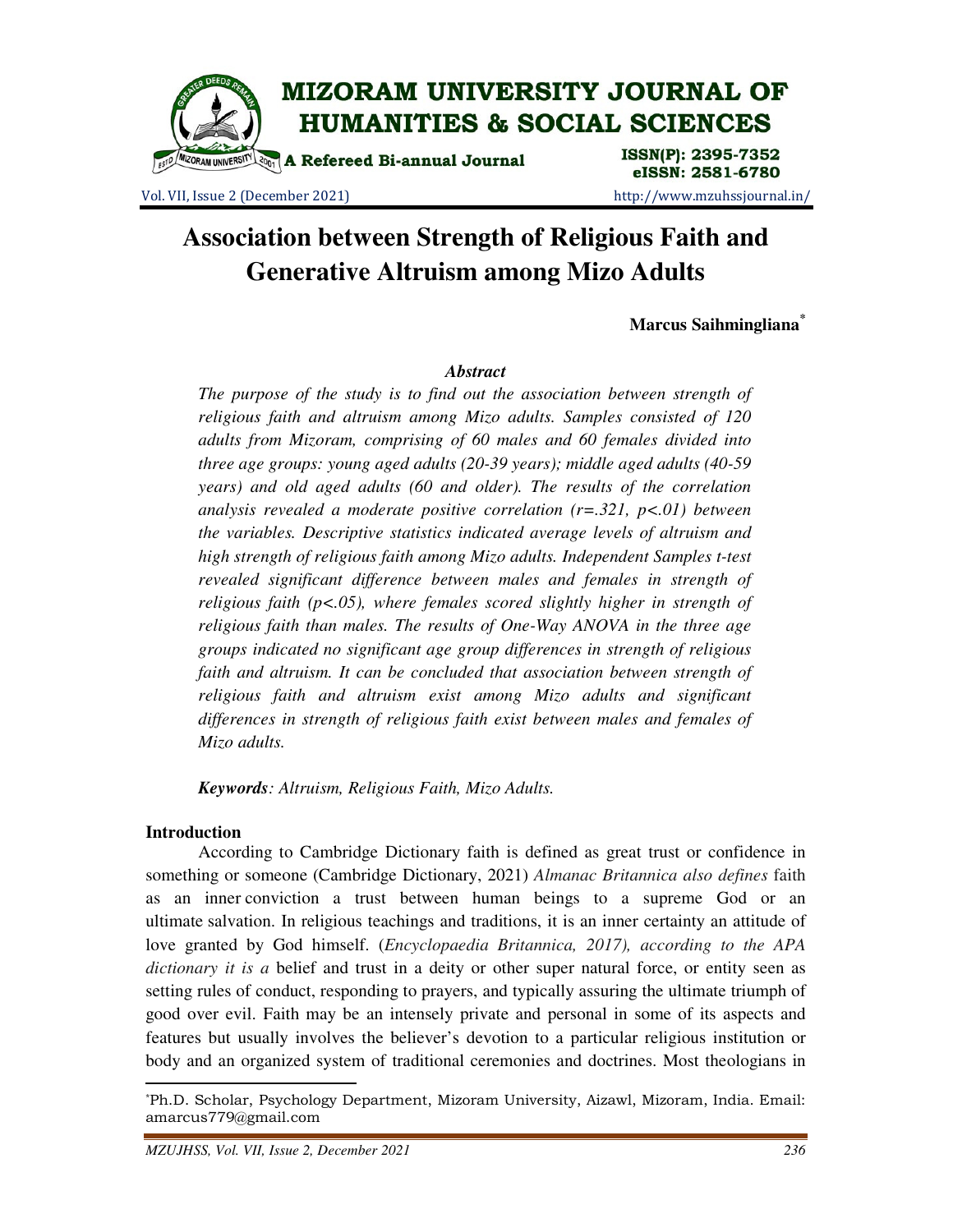monotheistic traditions insist that faith involves an orientation of the entire person's personality toward God or an entity rather than merely acceptance of certain teachings and doctrine (American Psychological Association Dictionary, 2021).

 There is no denying faith is a complex psychological phenomenon, Psychologist or Researchers generally agree with the notion that a tendency to engage in religious behaviour or faith to some sort of entity evolved early in human history. However, there is some disagreement on the exact mechanisms or process that drove the evolution of the religious mind. There are two schools of thought within science and psychology, specifically evolutionary psychology that faith and religion evolved due to natural selection and is an adaptation, in which case faith or religion put forward some sort of evolutionary advantage in it. The other is that religious beliefs and behaviours, such as the concept of a God and faith in such entity, may have emerged as by-products of other adaptive traits or qualities without initially being selected because of the benefits it holds for survival (Sosis, R et al., 2013).

 Altruism is behaviour or actions intended to benefit another, even when this behaviour action risks possible sacrifices to the welfare of the actor of altruism. There are several critical aspects or properties to altruism. (a) Altruism must involve action. Good intentions or positive thoughts do not constitute as altruism. (b) The action is goal-directed or oriented, although this may be either be done knowingly or reflexive by the actor. (c) The goal must be to further the welfare or be helpful to another. If another's welfare is merely an unintended secondary consequence of behaviour designed primarily to further the individual's own welfare and state, the act than by that person is not altruistic. (d) Altruism sometimes carries possible risk and danger to the actor's or individuals who followed altruistic behaviour own welfare. (f) Altruism sets no conditions or boundaries, its purpose is to further the welfare of another individual or community, without expectation of reward for the altruistic behaviour done (Monroe, K. R. 2001).

 There is a debate regarding the meaning and development of altruism in the scientific community and its use for the society or community and individuals, from the viewpoint of evolutionary biology, altruism exists because altruistic behaviour or action minimizes the fitness of the actor or the person who did the altruistic behaviour but increases the fitness of the person he or she helped and benefits or increases the survivability of the community as a whole (West, Gardner, and Griffin 2006). Whereas, philosophical and psychological explanation refers to intentions and motives rather than evolutionary or survivability usefulness for self or others (Hoffman, 1981). Altruism goes beyond benefitting of family or cooperativeness, which intends to benefit both the receiver and the actor of the altruistic behaviour and could thus sometimes be somewhat interpreted as selfishness (Macaulay and Berkowitz 1970; Hoffman 1981, 1982; Krebs 1982; Piliavin and Charng 1990). This ideal concept of pure love has found its secular translation into the definitions of altruism, this definition of altruism excludes any satisfaction for the altruistic actor, second order satisfaction or gratification is considered to be behaviour that satisfies one's self-concept or identity. To a more realistic point of view, Wilson stated that a person is altruistic only if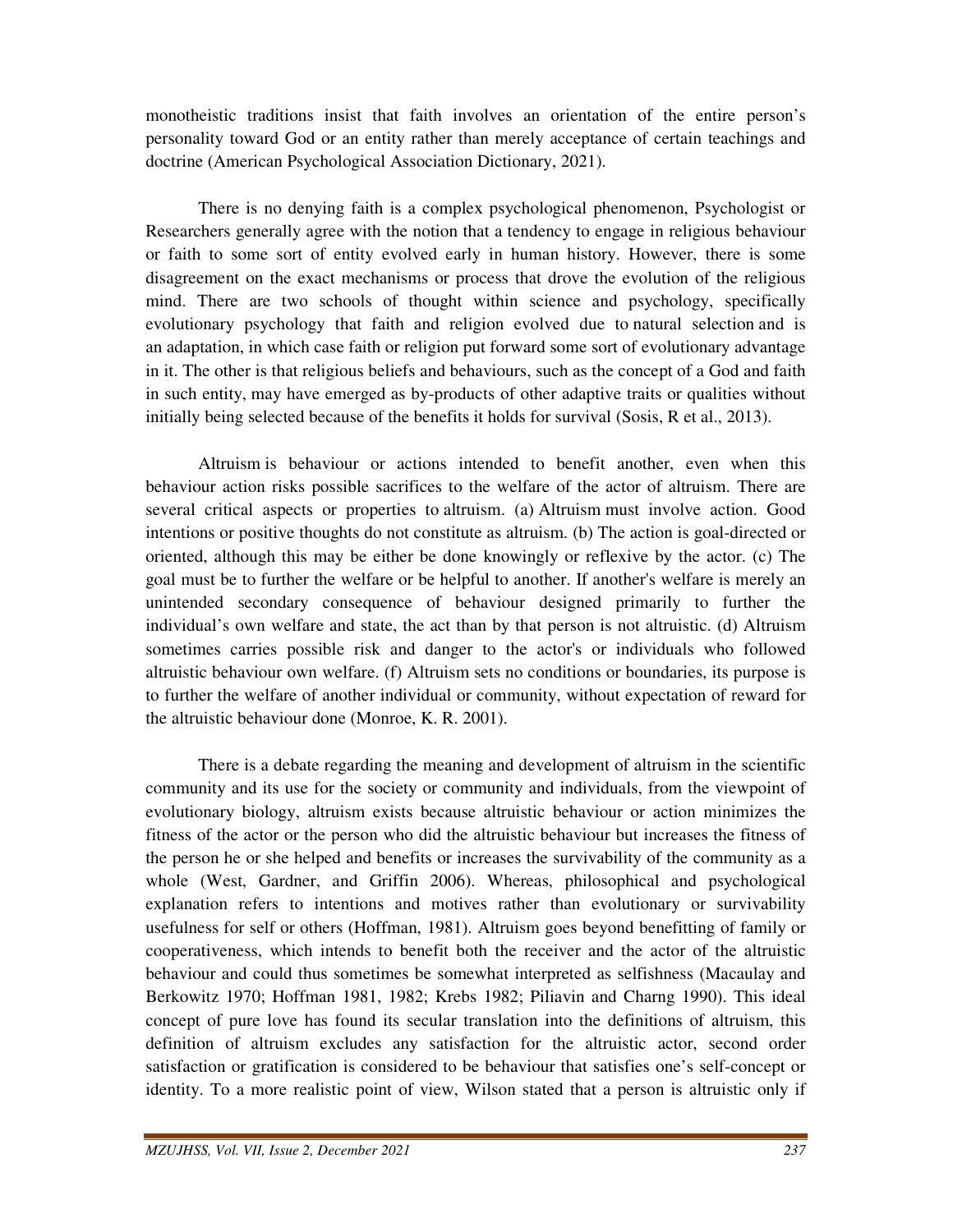he/she sacrifices some sort of interest of possession, time or money or energy, own needs, or desires in the interest of other people (Wilson 2004).

 Another concept that may have relation to the term of altruism is 'prosocial behaviour'. This behaviour seemed to be fostered during a child's growth or upbringing in order to develop good and desirable traits that are vital for the proper functioning of society and the community (Knafo and Plomin 2006); it relates to fairness and requires a sense of morality by the altruistic actor. Pro-social orientation or altruism can also be defined as internal psychological states like attitudes, values and emotional reactions or thinking that value other people and especially others in need (Benson, Clary, and Scales 2007). Therefore, altruism can be considered as pro-social behaviour to benefit others, yet it also goes beyond this, in social psychology differentiation between helping behaviour, pro-social behaviour and altruistic behaviour is present. Prosocial behaviour acts to improve the situation of the recipient; the motivation of the altruistic actor is not actually to fulfil professional duties (Bierhoff, 2002).

# **Rationale of the Study**

Numerous research regarding association between strength of religious faith and altruism among other cultures and ethnic groups can be found, through a thorough review of literature, but a psychological and quantitative research regarding association between strength of religious faith and altruism among Mizos or Mizo adults is extremely rare or not existing at all, and as religious faith and altruism is seen as the main pillars or foundation in Mizo culture or identity, research in such topic is highly sought for.

# **Objectives of the Study**

- a) To find out the strength of religious faith and levels of altruism in Mizo adults
- b) To find out if significant gender differences exist in Mizo adults, with the measures of strength of religious faith and levels of altruism
- c) To find out if significant correlation between strength of religious faith and levels of altruism exists.
- d) To find out if significant differences exist between the three age groups of young aged, middle aged and old aged Mizo adults.

#### **Hypotheses**

- 1) It is expected that strength of religious faith and levels of altruism to be high among Mizo adults
- 2) It is expected that significant gender differences to exist in the measures strength of religious faith.
- 3) It is expected that no significant gender differences to exist in the measures of altruism
- 4) Significant positive correlation is expected to exist in the measures of strength of religious faith and levels of altruism
- 5) It is expected that significant age groups differences to exist in the measures of strength of religious faith and levels of altruism.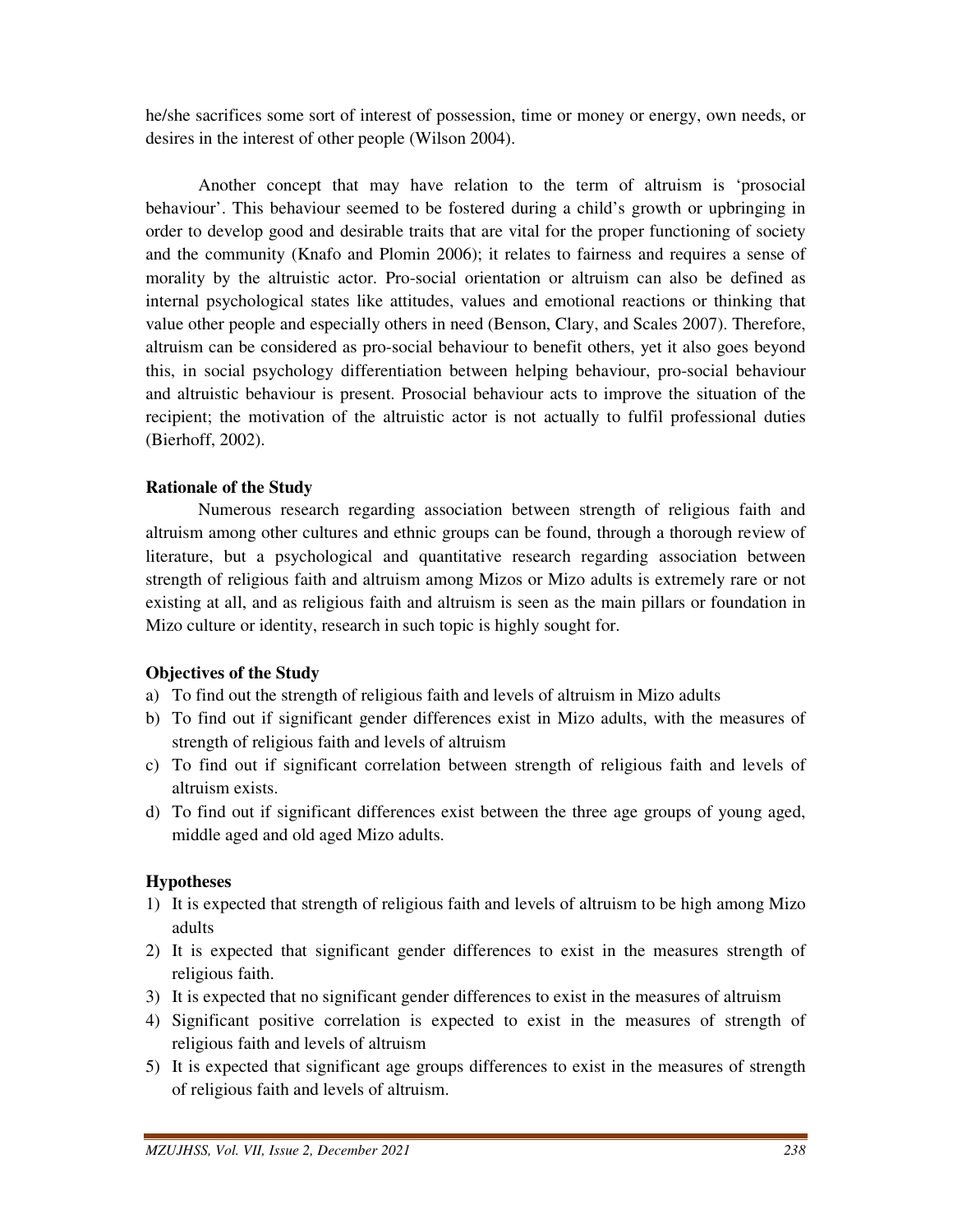# **Methodology of Study**

 Quantitative research methods were utilized where objective measurements and the statistical, mathematical, or numerical data were collected through questionnaires, and analysed through computational techniques. For testing the hypotheses in the study, appropriate statistical methods were applied, and data analysis was conducted using SPSS 19.

### **Sample of Study**

 120 (60 male and 60 female), divided into three age groups: young adults (20-39 years); middle aged adults (40-59 years) and old aged adults (60 and older). Proportionate Stratified Random Sampling procedure was employed, and the data collection was conducted online using Google forms following all ethical considerations.

#### **Tools Used**

 The Santa Clara Strength of Religious Faith Questionnaire (SCSRFQ, Plante. T, 2010) is a validated and reliable questionnaire that assess the strength of religious faith. It possesses 10 items, scored at a 4-point Likert type scoring scale. Generative Altruism Scale (GAS, Büssing, A. et al., 2021) is a validated and reliable scale that assess generative altruism, it possesses 9 items, scored at a 3-point Likert type scoring scale.

### **Statistical Treatment of Data**

 As the data acquired had acceptable normality (skewness, kurtosis), parametric statistical test or procedures were utilized, such as independent samples t-test, analysis of variance (ANOVA) and Pearson correlation.

# **Analysis and Interpretation**

 The findings of the present study and their interpretations are presented in the following in accordance with the objectives.

*Objective 1*: To find out the strength of religious faith and levels of altruism in Mizo adults.

The overall strength of religious faith and altruism levels among Mizo adults is presented in Table 1.

| $1.0015$ $1.200011001$ |           |                  |                  |                  |                  |                  |       |                  |       |
|------------------------|-----------|------------------|------------------|------------------|------------------|------------------|-------|------------------|-------|
|                        | N         | Minimum          | Maximum          | Mean             | Std.             | Skewness         |       | Kurtosis         |       |
|                        |           |                  |                  |                  | Deviation        |                  |       |                  |       |
|                        | Statistic | <b>Statistic</b> | <b>Statistic</b> | <b>Statistic</b> | <b>Statistic</b> | <b>Statistic</b> | Std.  | <b>Statistic</b> | Std.  |
|                        |           |                  |                  |                  |                  |                  | Error |                  | Error |
| Generative<br>Altruism | 120       | $\boldsymbol{0}$ | 20.0             | 10.867           | 4.0354           | .195             | .221  | .252             | .438  |
| <b>SCSRFO</b>          | 120       | 20.0             | 40.0             | 32.475           | 4.6832           | $-.200$          | .221  | $-.139$          | .438  |
| Valid N                | 120       |                  |                  |                  |                  |                  |       |                  |       |
| (listwise)             |           |                  |                  |                  |                  |                  |       |                  |       |

Table 1: Descriptive Statistics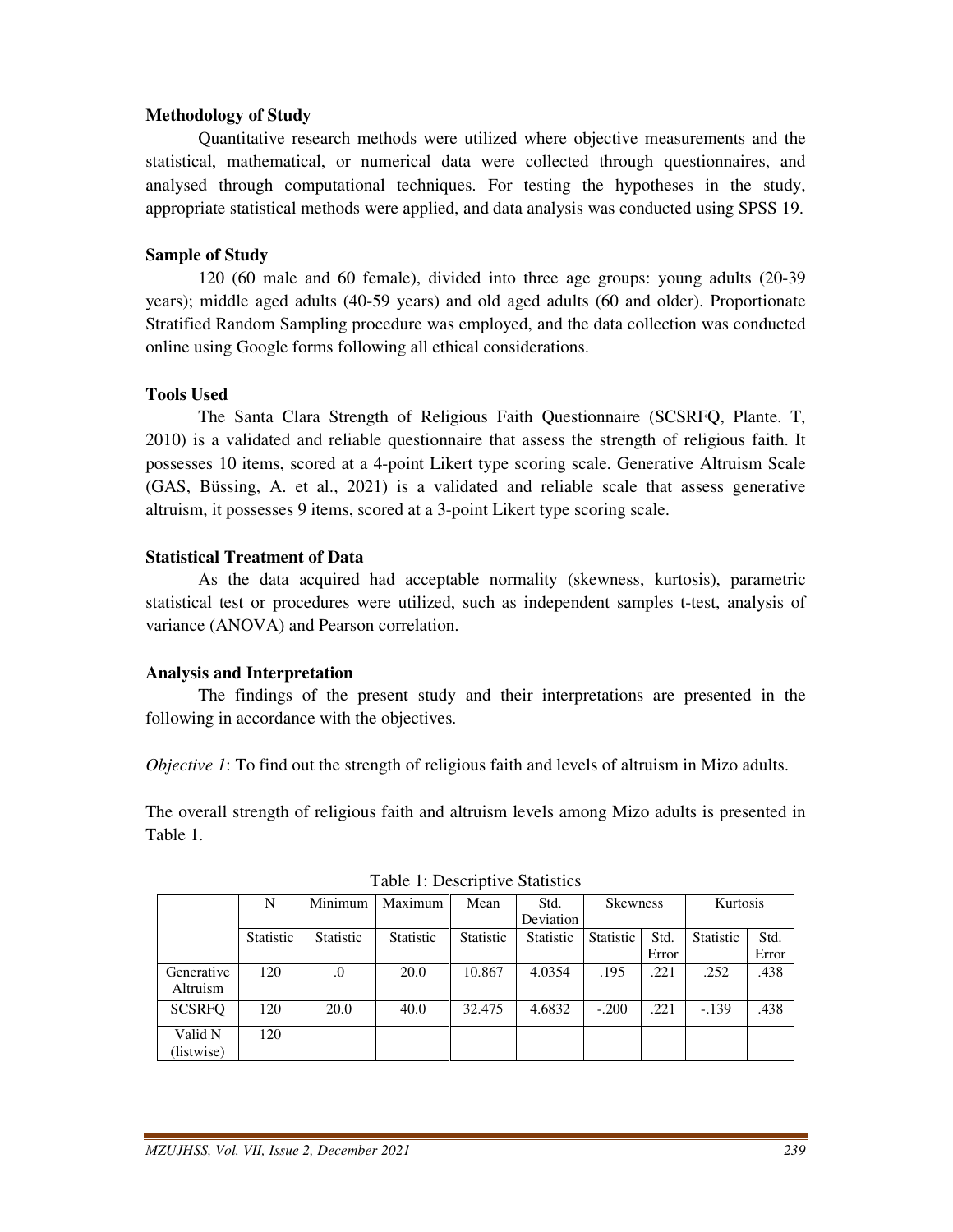Table 1 Descriptive Statistics revealed that the strength of religious faith among Mizo adults is 32.47 from a possible maximum of 40 which falls in the category of high strength of religious faith, and it also revealed the score on generative altruism to be at 10.86 from a possible maximum of 27 which falls in the category of average generative altruism, therefore hypothesis no.1 is rejected which assumes both religious faith and levels of altruism to be high among Mizo adults.

*Objective 2*: To find out if significant gender differences exist in Mizo adults, with the measures of strength of religious faith and levels of altruism.

 The mean gender differences in strength of religious faith and levels of altruism in Mizo adults is tested by applying independent samples t-test and is presented in the following table 2 and 3.

|               | Gender | N  | Mean   | Std. Deviation | Std. Error |
|---------------|--------|----|--------|----------------|------------|
|               |        |    |        |                | Mean       |
| Generative    | Male   | 60 | 10.600 | 4.3538         | .5621      |
| Altruism      | Female | 60 | 11.133 | 3.7074         | .4786      |
| <b>SCSRFO</b> | Male   | 60 | 31.067 | 4.7116         | .6083      |
|               | Female | 60 | 33.883 | 4.2430         | .5478      |

|                        |                                | t-test for Equality of Means |         |                       |           |                                     |  |  |
|------------------------|--------------------------------|------------------------------|---------|-----------------------|-----------|-------------------------------------|--|--|
|                        |                                | t                            | df      | Sig. $(2-$<br>tailed) | Mean      | Std. Error<br>Difference Difference |  |  |
| Generative<br>Altruism | Equal variances<br>assumed     | $-.722$                      | 118     | .471                  | $-.5333$  | .7382                               |  |  |
|                        | Equal variances<br>not assumed | $-.722$                      | 115.077 | .471                  | $-.5333$  | .7382                               |  |  |
| <b>SCSRFQ</b>          | Equal variances<br>assumed     | $-3.441$                     | 118     | .001                  | $-2.8167$ | .8186                               |  |  |
|                        | Equal variances<br>not assumed | $-3.441$                     | 116.729 | .001                  | $-2.8167$ | .8186                               |  |  |

Table 3: Independent Samples t-test

 Table 2 and 3 (Group Statistics and Independent samples t-test) revealed that significant gender differences exist in the measures of strength of religious faith  $(p<0.05)$ where females scored higher than males, but not in the measures of altruism, therefore hypothesis no. 2 is accepted which assumes significant gender differences to exist in the measures strength of religious faith and hypothesis no. 3 is also accepted which assumes no significant gender differences to exist in the measures altruism.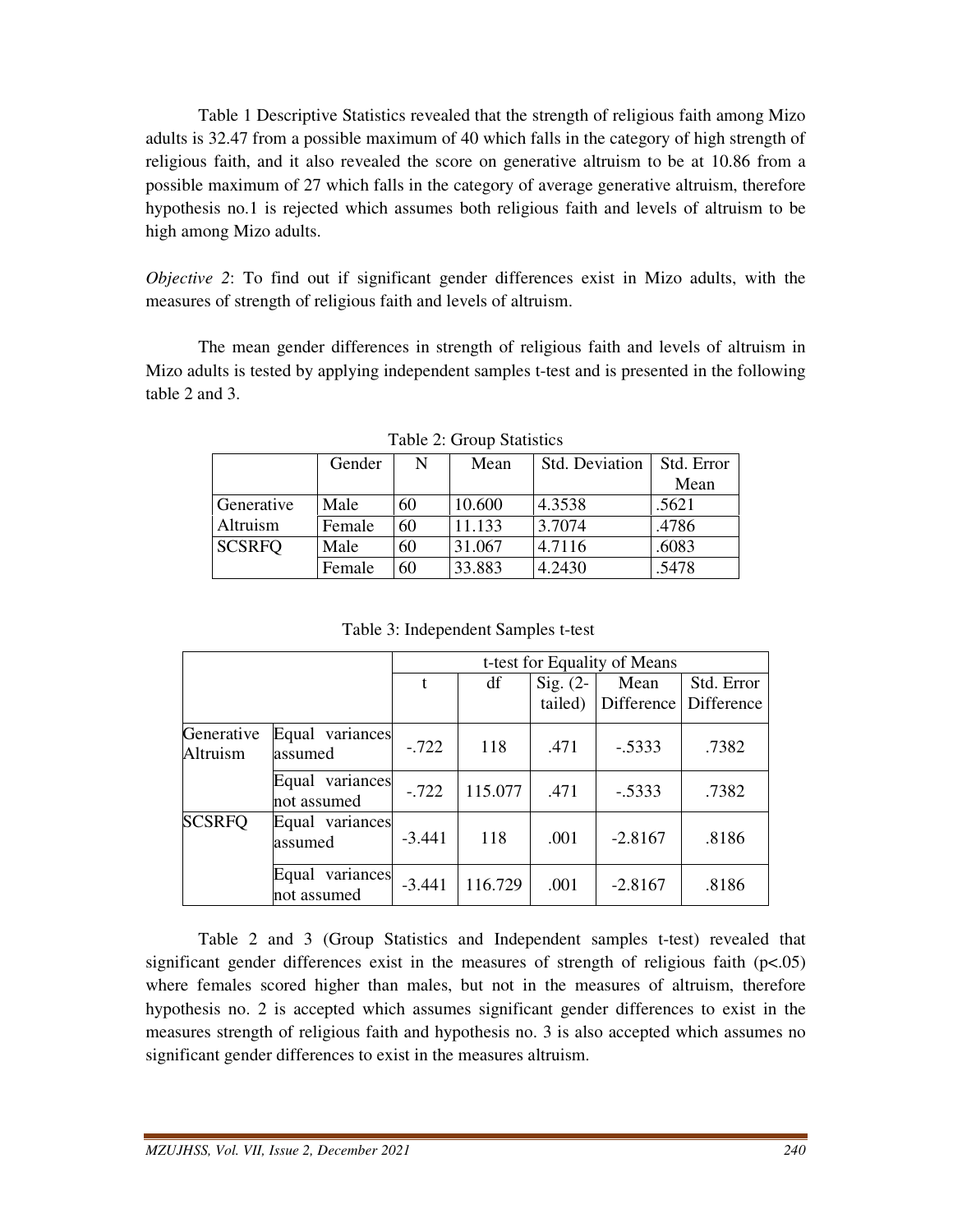*Objective 3*: To find out if significant correlation between strength of religious faith and levels of altruism exist.

 The correlation or association between strength of religious faith and altruism is presented in table 4.

| $1.400 \pm .1.001 \pm .000$                                  |                            |            |               |  |  |  |
|--------------------------------------------------------------|----------------------------|------------|---------------|--|--|--|
|                                                              |                            | Generative | <b>SCSRFQ</b> |  |  |  |
|                                                              |                            | Altruism   |               |  |  |  |
| Generative                                                   | <b>Pearson Correlation</b> |            | **<br>.321    |  |  |  |
| Altruism                                                     | $Sig. (2-tailed)$          |            | .000          |  |  |  |
|                                                              |                            | 120        | 120           |  |  |  |
| <b>SCSRFQ</b>                                                | <b>Pearson Correlation</b> | **<br>.321 |               |  |  |  |
|                                                              | Sig. (2-tailed)            | .000       |               |  |  |  |
|                                                              |                            | 120        | 120           |  |  |  |
| **. Correlation is significant at the 0.01 level (2-tailed). |                            |            |               |  |  |  |

Table 4: Correlations

Table 4 Correlation analysis revealed a moderate positive correlation  $(r=321, p<.01)$ between the variables of strength of religious faith and altruism, therefore hypothesis no.4 is accepted which assumes significant positive correlation to exist in the measures of strength of religious faith and levels of altruism.

*Objective 4*: To find out if significant differences exist between the three age groups of young aged, middle aged and old aged Mizo adults.

The analysis of variance for the three age groups is represented in table 5.

|                                 |                       | Sum of   | df  | Mean   | $\mathbf F$ | Sig. |
|---------------------------------|-----------------------|----------|-----|--------|-------------|------|
|                                 |                       | Squares  |     | Square |             |      |
| <b>SCSRFQ</b><br>Total          | <b>Between Groups</b> | 10.950   | 2   | 5.475  | .246        | .782 |
|                                 | Within Groups         | 2598.975 | 117 | 22.213 |             |      |
|                                 | Total                 | 2609.925 | 119 |        |             |      |
| Generative<br>Altruism<br>Total | <b>Between Groups</b> | 28.067   | 2   | 14.033 | .860        | .426 |
|                                 | Within Groups         | 1909.800 | 117 | 16.323 |             |      |
|                                 | Total                 | 1937.867 | 119 |        |             |      |

Table 5: ANOVA

 Table 5 shows the results of the One-Way ANOVA for the three age groups, young aged adults (20-39 years); middle aged adults (40-59 years) and old aged adults (60 and older) and it indicated no significant age group differences in strength of religious faith and altruism, therefore hypothesis no.5 is rejected which assumes significant age groups differences to exist in the measures of strength of religious faith and levels of altruism.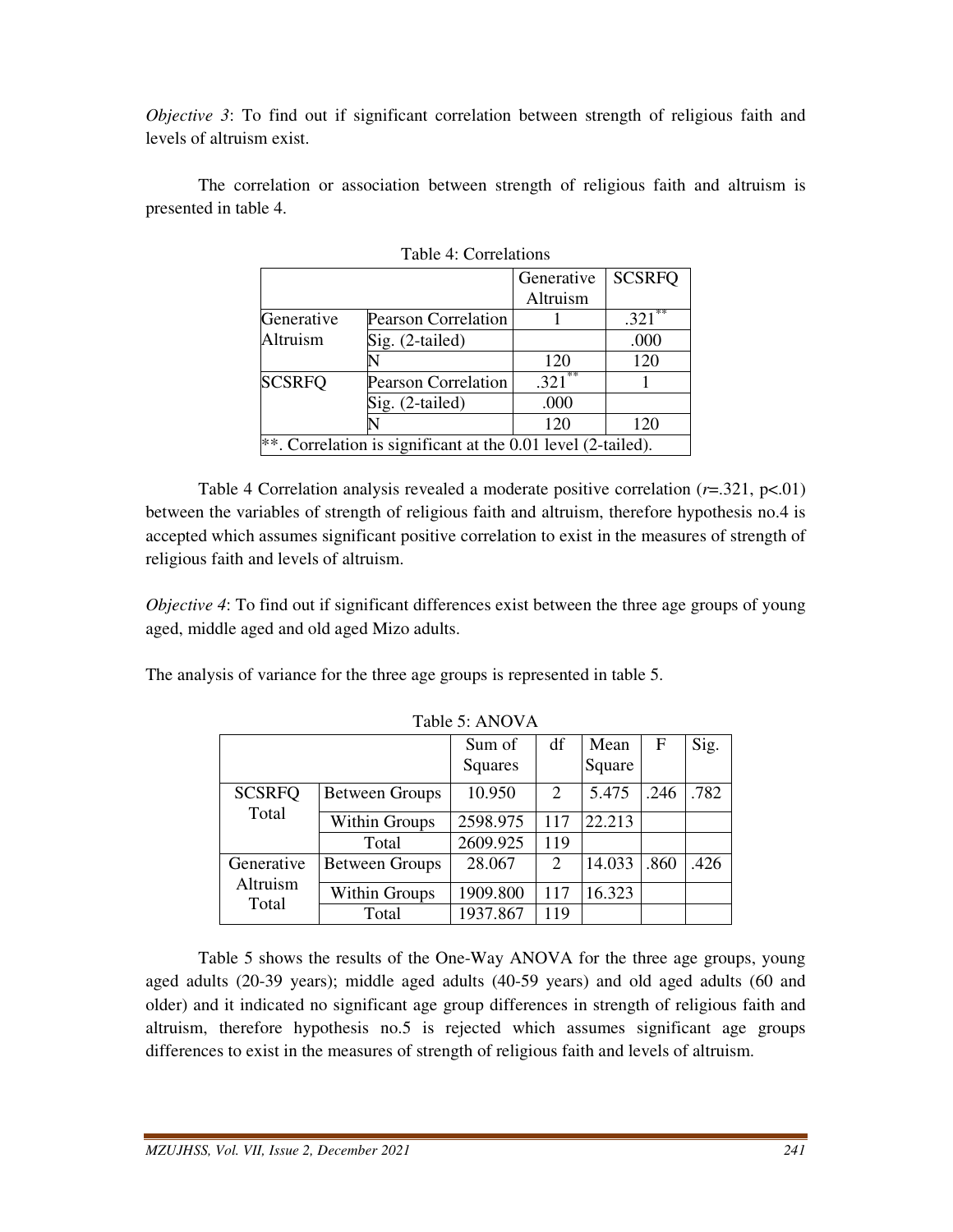# **Major Findings**

 From the present study, it has been found that strength of religious faith and altruism possess moderate positive association and correlation, such results has been replicated and found in the majority of similar studies in other population, country and culture, especially when the religious faith involved religions that teaches altruism or helping of others without reward, in a study conducted that involved 126 countries it was found that religious people or people with high strength of religious faith were more likely to help stranger or other people, individuals living in devout countries or places were more likely to help others even if they themselves were not religious. The data from the 126 countries showed that religion plays a role in promoting altruism and pro-social norms and values that motivate helping strangers (Bennett, M. R. et al 2017).

 Christianity is the largest religion in Mizoram, 87% of the population follows the religion (Mizoram Census 2011). One reason for results of positive moderate association between strength of religious faith and altruism especially in the context of Mizoram and Mizo adults could be the following of Christian teachings, there are more than 34 verses associated to altruism (Open Bible) and the main teachings of Christ was based on altruism (Reiss, J. 2021). Other research also supports the notion that Christian teachings promote altruistic behaviour or action, results suggest that horizontal or "love-of-neighbour" faith is a powerful predictor of altruism. Intrinsic and orthodox religions are more aligned with positive views toward helping others (Ji et al 2006) such could also be the case in the Mizo adult population or it could be due to the cultural significance and importance of altruism and the religion in itself where the Mizo culture or population specifically developed a relationship between them and see it as an identity necessary of being a Mizo.

 Independent Samples t-test revealed significant differences between males and females in strength of religious faith (p<.05), where females scored slightly higher in strength of religious faith than males, these results also supports other intensive research done worldwide in this area, in a worldwide study done by the acclaimed and renowned Pew Research Centre based in the United States of America, an estimated 83.4% of women around the world identify with a faith group, compared with 79.9% of men, I n 84 countries for which data was collected, the average population of women who say they pray daily is 8 percentage points higher than the average share of men, even religiously unaffiliated women in some countries, including the United States and Uruguay, report praying daily at higher rates than unaffiliated men do. Across all measures of religious commitment and strength of religious faith, Christian women are more religious than Christian men, usually by a significant margin, in 54 countries where data were collected on Christian daily habits, Christian women report praying daily more frequently than Christian men by an overall average point of 10 percentage and Mizo female adults seem to be following the worldwide trend (Murphy, C. 2021).

 Researchers of many fields have been looking into the possible reasons for the gender gaps in religious commitment and faith for some time, they have proposed many different theories and reasons, which covers a wide range of sources and fields including biology,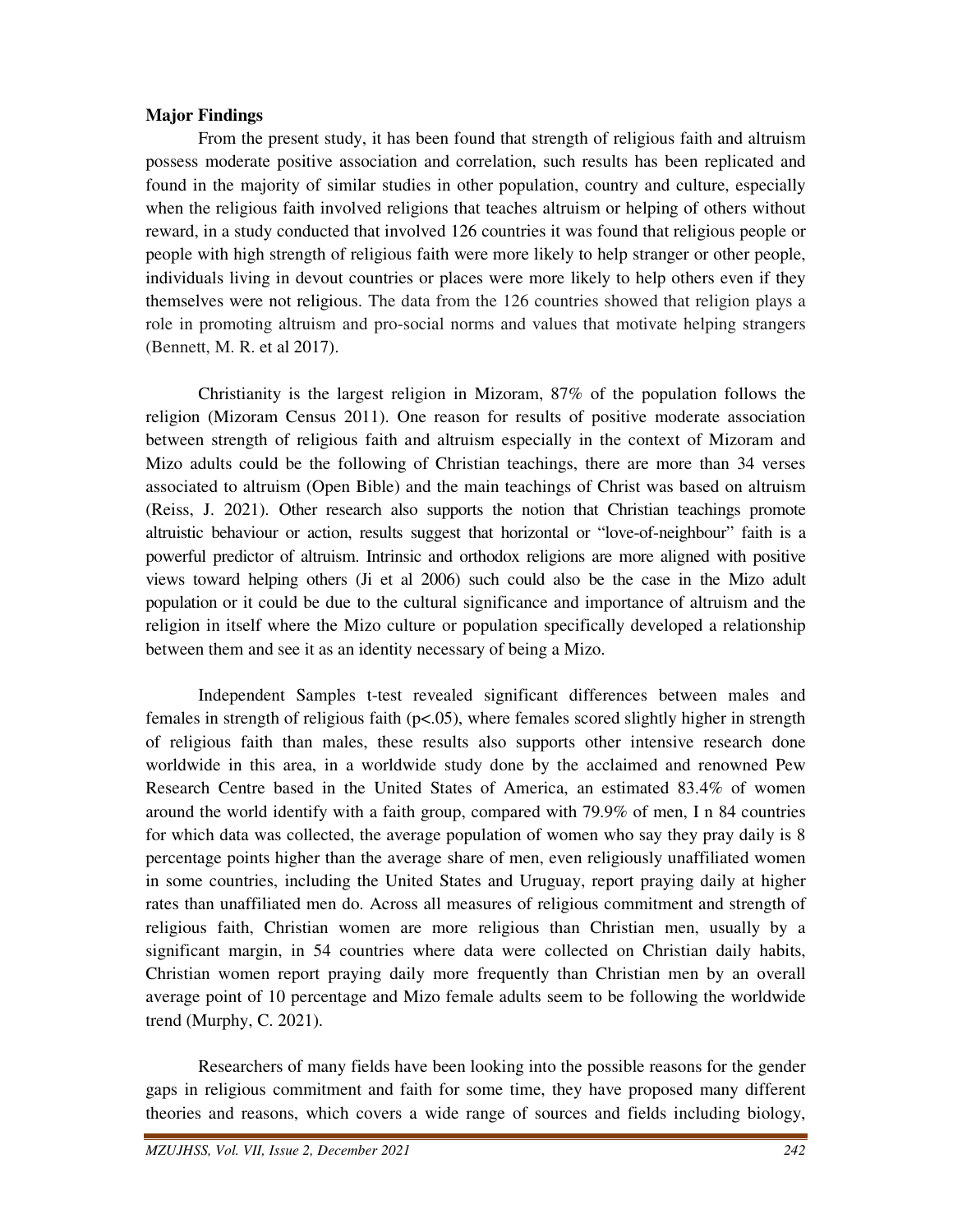psychology, genetics, environment, social status, workforce participation and even a lack of existential security felt by many women as they generally are more impacted than men by poverty, illness, old age and violence, presently, a growing consensus in the academic world is that the religious gender gap or differences probably stems from a combination of multiple factors. But there is still no agreement on *exactly which* factors are most responsible for the gender differences. (Murphy, C. 2021), another major finding is the results of the analysis of variance where among the three age groups strength of religious faith shows no significant differences, according to a pew research centre study in 46 countries across the world, adults under age 40 are less likely to say religion is "very important" in their everyday life and endeavours as compared to older adults and the opposite is true in only two countries, in 58 countries, there are no significant age differences according to surveys conducted in more than 100 nations (Kramer, S., & Fahmy, D. 2021) and Mizo adults seem to follow the trend of the inhabitants in the 58 countries, as the Mizo culture is a very conservative culture since the advent of Christianity this could also have resulted in quite similar levels of strength of religious faith in the three age groups.

#### **Limitations**

 Although the present study revealed robust results, it was not free from some limitations. As restrictive measures due to the pandemic prevented free movement, data had to be gathered through online mode, in specific through Google forms, which somewhat limited the heterogeneity of the samples and limited the sample size of the research to be small or lesser in number, as only individuals possessing machines (smart phones, computers etc ) with good internet connectivity could participate in the research, individuals who are not familiar with the applications used in the research also could not participate in the research and some older aged adults needed helping answering the questionnaires, as such the results might not be a good representation of the whole population.

# **Conclusion**

 The present research analysed the association between strength of religious faith and altruism among Mizo adults and samples consisted of 120 adults from Mizoram, comprising of 60 males and 60 females divided into three age groups: young aged adults (20-39 years); middle aged adults (40-59 years) and old aged adults (60 and older), results revealed a moderate positive correlation or association  $(r=.321, p<.01)$  between strength of religious faith and altruism which is consistent with other Christianity dominated cultures and could be the case due to the teachings that takes place within the Mizo Christian community, Independent Samples t-test revealed significant differences between males and females in strength of religious faith where females scored slightly higher in strength of religious faith than males which is also consistent with numerous research in the area. The results of One-Way ANOVA in the three age groups indicated no significant age group differences in strength of religious faith and altruism. It can be concluded that moderate positive association between strength of religious faith and altruism exist among Mizo adults and significant gender differences in strength of religious faith exist in Mizo adults. The research findings is vital to further reinforce the scientific knowledge pool and literature in the context of the Mizo adults and the variables measured as no other research in this manner within the Mizo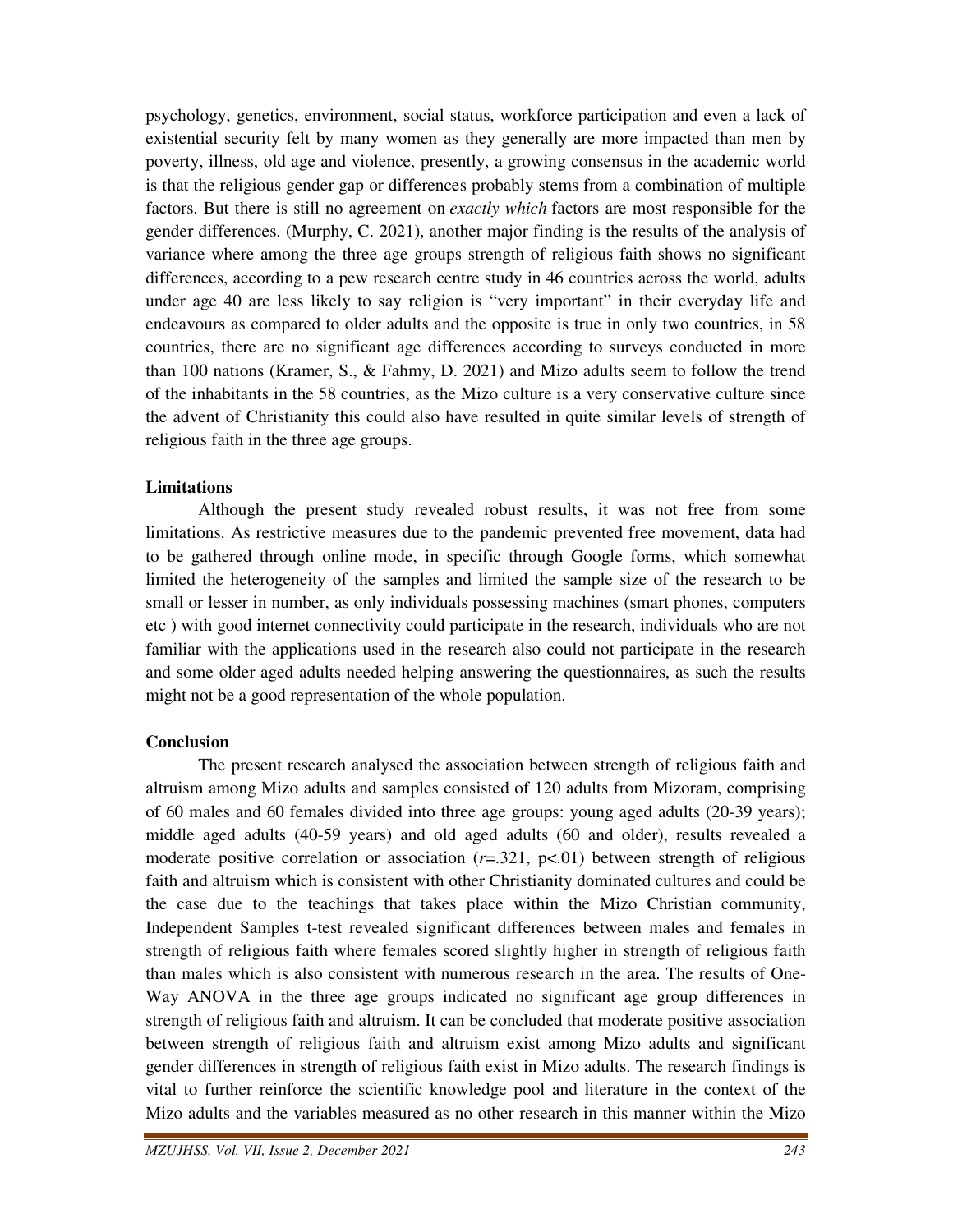context can be found. It also shows the positive side of religion, how altruism and strength of religious faith go hand in hand especially in the Mizo context, the research findings can also be used in future studies that further delves or look into the variables studied.

\*\*\*\*\*\*\*

# **References**

- APA Dictionary of Psychology.Dictionary.apa.org. (2021).Retrieved 10 October 2021, from https://dictionary.apa.org/religious-faith
- Bennett, M.R. and Einolf, C.J. (2017), Religion, Altruism, and Helping Strangers: A Multilevel Analysis of 126 Countries. Journal for the Scientific Study of Religion, 56: 323-341. https://doi.org/10.1111/jssr.12328
- Benson, Peter & Clary, E. & Scales, Peter. (2007). Altruism and Health: Is There a Link During Adolescence?. Altruism and Health: Perspectives from Empirical Research. 10.1093/acprof:oso/9780195182910.003.0009
- Bierhoff, H.-W.(2002). Prosocial Behaviour. New York: Psychology Press.
- Britannica, T. Editors of Encyclopaedia (2017, June 16). Faith. Encyclopedia Britannica. https://www.britannica.com/topic/faith
- Büssing, A., Kerksieck, P., Günther, A., & Baumann, K. (2021). Altruism in adolescents and young adults: validation of an instrument to measure generative altruism with structural equation modeling. Retrieved 8 October 2021.
- Faith.Dictionary.cambridge.org. (2021).Retrieved 10 October 2021, from https://dictionarycambridge .org/ dictionary/english/faith
- Hoffman, M. L. (1981). Is altruism part of human nature? *Journal of Personality and Social Psychology, 40*(1), 121–137. https://doi.org/10.1037/0022-3514.40.1.121
- Horng, Wen-Bing & Lee, Cheng-Ping & Chen, Chun-Wen.(2001). Classification of Age Groups Based on Facial Features. Tamkang Journal of Science and Engineering. 4. 183-192.
- Ji, C.-H.C., Pendergraft, L., & Perry, M. (2006). Religiosity, Altruism, and Altruistic Hypocrisy: Evidence from Protestant Adolescents. Review of Religious Research, 48(2), 156–178. http://www.jstor.org/stable/20058130
- Knafo A, Plomin R. Prosocial behavior from early to middle childhood: genetic and environmental influences on stability and change. Dev Psychol. 2006 Sep; 42(5):771- 86. doi: 10.1037/0012-1649.42.5.771. PMID: 16953685.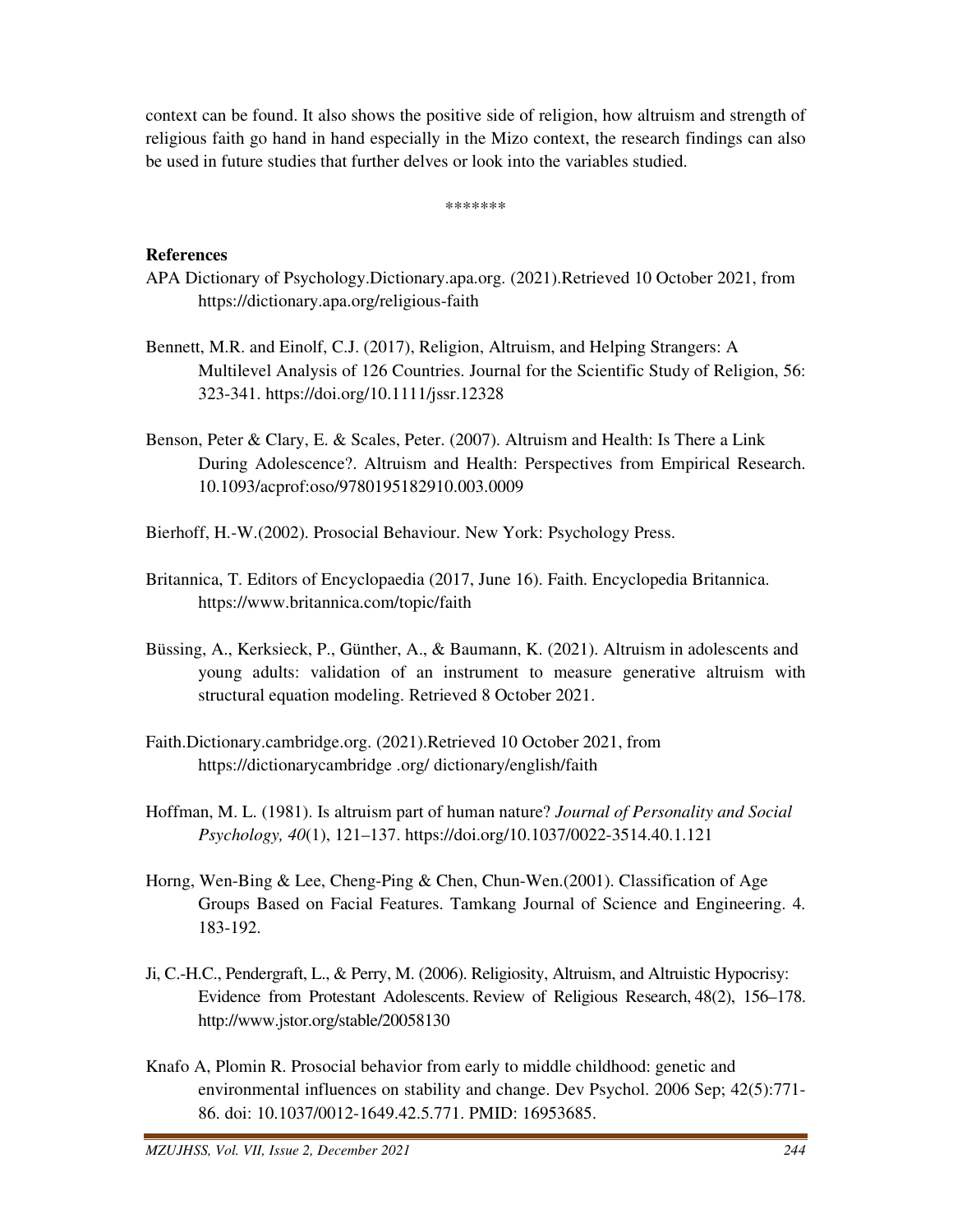- Kramer, S., & Fahmy, D. (2021). Younger people are less religious than older ones in many countries. Pew Research Center. Retrieved 9 October 2021, from https://www.pewresearch.org/fact-tank/2018/06/13/younger-people-are-less-religious than-older-ones-in-many-countries-especially-in-the-u-s-and-europe/
- Krebs, D. (1982). Psychological Approaches to Altruism: An Evaluation. Ethics, 92(3), 447- 458. https://doi.org/10.1086/292354
- Macaulay, J. R., & Berkowitz, L. (Eds.) (1970). Altruism and helping behavior. New York: Academic Press.
- Mizoram Population Sex Ratio in Mizoram Literacy rate data 2011-2021. Census2011.co.in. (2021). Retrieved 9 October 2021, from https://www.census2011.co.in/census/state/mizoram.html
- Monroe, K. R.(2001). Altruism and Self-interest. 10.1016/B0-08-043076-7/01093-7.
- Murphy, C. (2021). Q&A: Why are women generally more religious than men? Pew Research Center. Retrieved 9 October 2021, from https://www.pewresearch.org/fact tank/2016/03/23/qa-why-are-women-generally-more-religious-than-men/
- Piliavin, J., & Charng, H. (1990). Altruism: A Review of Recent Theory and Research. Annual Review Of Sociology, 16(1), 27-65. https://doi.org/10.1146/annurev.so.16.080190.000331
- Plante, T. (2010). The Santa Clara Strength of Religious Faith Questionnaire: Assessing Faith Engagement in a Brief and Nondenominational Manner. Religions, 1(1), 3-8. https://doi.org/10.3390/rel1010003
- Reiss, J. (2021). Altruism. Biblicaljesus.org. Retrieved 9 October 2021, from https://www.biblicaljesus.org/index.cfm/fuseaction/library.sr/CT/ESSAY/k/804/Altrui sm
- Sosis, R., & Alcorta, C. (2003). Signaling, solidarity, and the sacred: The evolution of religious behavior. Evolutionary Anthropology: Issues, News, And Reviews, 12(6), 264-274. https://doi.org/10.1002/evan.10120
- The Gender Gap in Religion Around the World. Pew Research Center's Religion & Public Life Project. (2021). Retrieved 9 October 2021, from https://www.pewforum.org/2016/03/22/the-gender-gap-in-religion-around-the-world/